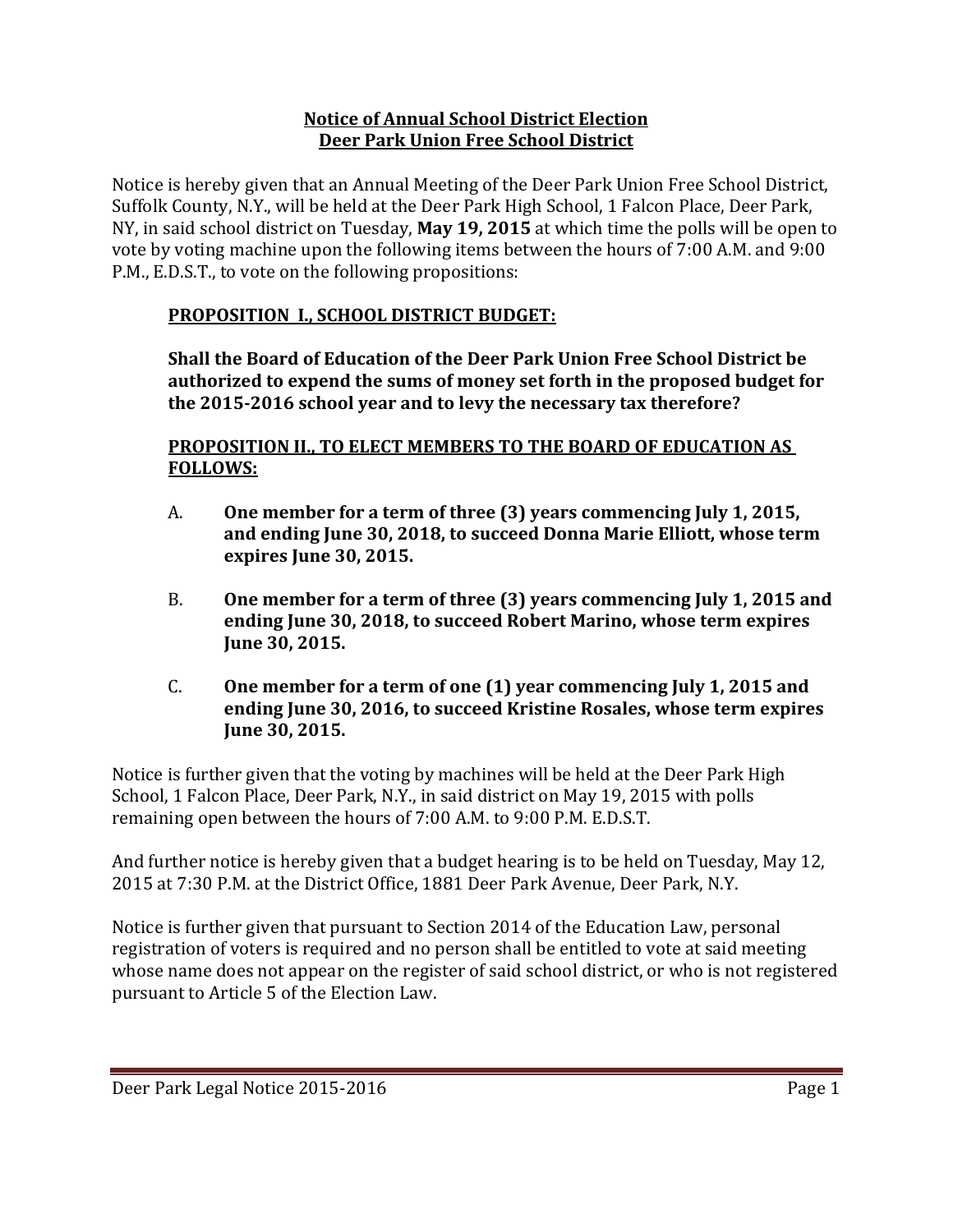Notice is further given that all qualified voters who voted in school elections or at any special meeting or in any general election within four(4) years prior to the preparation of the register, are not required to register with the Board of Registration for the May 19, 2015 election.

# **Notice is further given that the Board of Registration shall meet on the following dates for the purpose of registering voters for the May 19, 2015 annual district election.**

**Tuesday May 5, Deer Park High School, 4‐8 pm Thursday May 7, May Moore Primary School, 9‐1 pm Monday, May 11, John F. Kennedy Intermediate School, 4‐8 pm Wednesday, May 13, Deer Park High School, 8‐12 pm** 

# **Please note that registration with the school district for the May 19, 2015 election will not be permitted after the time set above on May 13, 2015.**

Notice is further given that the register prepared pursuant to Section 2014 of the Education Law will be on file in the District Clerk's office located at the Deer Park Union Free School District's Administration Building, 1881 Deer Park Avenue, Deer Park, N.Y., and that such register will be open for inspection by any qualified voter of the district between the hours of 9:00 a.m. to 4:00 p.m., E.D.S.T., on each of the five(5) days prior to the election and on May 19, 2015 including Saturday May 16, 2015 (by appointment) and excluding Sunday and holidays.

Further notice is hereby given that petitions nominating candidates for the office of member of the Board of Education shall be filed between the hours of 9:00 a.m. and 4:00 p.m., E.D.S.T., with the District Clerk at the District Office, 1881 Deer Park Avenue, Deer Park, N.Y., except that on Monday, April 20, 2015 nominating petitions may be filed with the District Clerk between the hours of 9:00 a.m. and  $5:00$  p.m, Nominating petitions may not be filed later than 5:00 p.m. on April 20, 2015. Each petition must be directed to the District Clerk; must be signed by at least thirty-nine (39) qualified voters of the district; must state the name and residence of the candidate; and must describe the specific vacancy for which the candidate is nominated, including the length of the term of office and the name of the last incumbent.

Further notice is hereby given that applications for absentee ballots for the election of school board members and propositions may be applied for at the District Clerk's office between the hours of 9:00 A.M. and 4:00 P.M., E.D.S.T. on any school day. Completed applications must be received by the District Clerk at least seven (7) days before the election if the ballot is to be mailed to the voter, or the day before the election if the ballot is to be delivered personally to the voter. No absentee voter's ballot shall be canvassed unless it has been received at the District Clerk's office no later than 5:00 P.M., E.D.S.T., on the date of the election. A list of all persons to whom absentee ballots have been issued will be available in the said District Clerk's office on each of the five (5) days prior to the date of the election and during regular office hours until the date of the election.